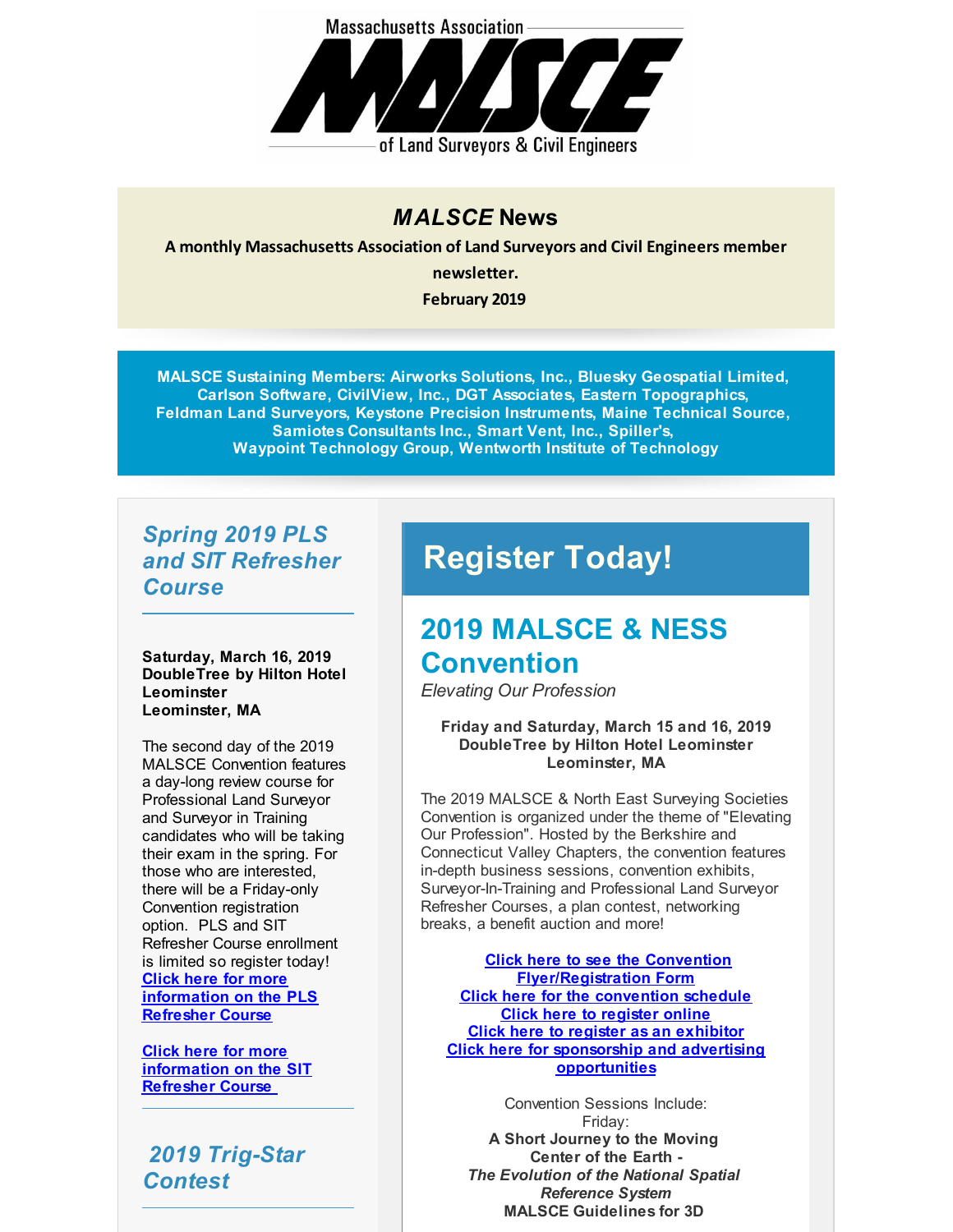The 2019 Trig-Star competition [season](http://r20.rs6.net/tn.jsp?f=001PiJ7rTK0_ux7GstWrfMTwMeaUfiy0NlCuFYwnDWjwVMPpCh0dD76T7orpJwJHhe24F1HZnFzYHutgs6-Qf4v1Ufu4MiVLW_2h_FGUAc31eirZ5gm7w68TgJ6NcyoqSErwCLIom-pBn9gGN24UC87wbL6TaCrNqyq4ky9DOvbndb9oBSsVCHb4tihilKhz9v2cVb-pb8vqNIbb4l_1Woevw==&c=&ch=) has begun. **Click here** to learn how you can get involved.

#### *Save the Date*

**Engineers and Land Surveyors Day at the State House** Wednesday, May 22, 2019 Massachusetts State House Boston, MA

#### **Choose a Topic for an Upcoming Seminar**

MALSCE is seeking to identify, develop and provide educational programs that are intended to address the professional development needs of its members. Recent seminars have addressed laser scanners, Flood Insurance and the FEMA Elevation Certificate, basic field theory, legal perspectives on land surveying, basic error theory, survey mathematics, and preparing for the Fundamentals of Surveying and Professional Land Surveyor Exams. If you would like to recommend a topic and/or speaker for a full or half-day MALSCE Seminar, contact **MALSCE Past-[President](mailto:sewald@bscgroup.com) Sean Ewald.**

#### **Affiliate Association Events**

**Rhode Island Society of Professional Land Surveyors**

**Surveying Services Update Board of Registration Panel -** *The Future of Licensure and Land Surveying* **Pulse of Business sponsored by the Proprietors' Council Educators Panel -** *A Collaborative Discussion of the Future of Land Surveying Education* **Drone Usage and Accuracy Fun with Drones for Surveyors New Survey Tools and LiDar Limitation for Projects North East Surveying Societies Panel Discussion**

**Saturday: Leadership -"Anyone Could Lead Perfect People" Gary Kent, The Schneider Corporation**

**Registration Deadline is March 8, 2019** Full Convention and Single Day Rates Available

**MALSCE Discounted Hotel Rate Cutoff Extended to February 22, 2019! Click here for [information](http://r20.rs6.net/tn.jsp?f=001PiJ7rTK0_ux7GstWrfMTwMeaUfiy0NlCuFYwnDWjwVMPpCh0dD76T-kSCwWfhaKq4BRAKKZwOf10wyy6AcOl_HYgrQFA_z2zjA0yCAE8IDB26Seel5yMHDY5NFf3xE3gwkqMoirBWin-_QLauxR86G8mx7-KBC9Ml1qy2Wt_qMEICMLtc5JeCwVicMN-LiVvzwRiT-hUOkfqtHezvhpAtja2amZMsx2GrtlQT12718xnNxryMiaC0w9NvEa-RPCmACaXJRljsHDyi1c0b_6rol0IDsJKcg1TdWiRpxAp058=&c=&ch=) about booking a discounted room**

### **2019 MALSCE Plan Contest**

Enter the 2019 MALSCE Plan Contest and have your plan displayed at the 2019 MALSCE & NESS Convention!

**Click here to [learn](http://r20.rs6.net/tn.jsp?f=001PiJ7rTK0_ux7GstWrfMTwMeaUfiy0NlCuFYwnDWjwVMPpCh0dD76T6VsW-2v5N8PZTe8sxIGfaVWjzNDtIEbuDdo7KobJBGKnRV-_B-u5sTQfplJKlN7m8Ll_zZMGsxCKLS0XPmcbztlwRV4s0pteMo7Yp67r5_TzZ7A4l78vwaPk1X5xZk_4kgflGaBSpj-Papzy5vDiX_lEhzb1Q1HICl4_dejxwcXNQ0ZeF6HcSFVOHsmWYnGmg==&c=&ch=) more and enter**

### **Donate an item to the MALSCE Education Trust Auction**

To donate an item, simply bring it to the registration desk at the convention by 12:00 PM on Friday, March 15. If you wish to donate an item, but cannot attend the convention, contact Rich Keenan: 617/305-4110 or **[rkeenan@engineers.org.](mailto:rkeenan@engineers.org)**

### **MALSCE News**

### **MALSCE Welcomes New**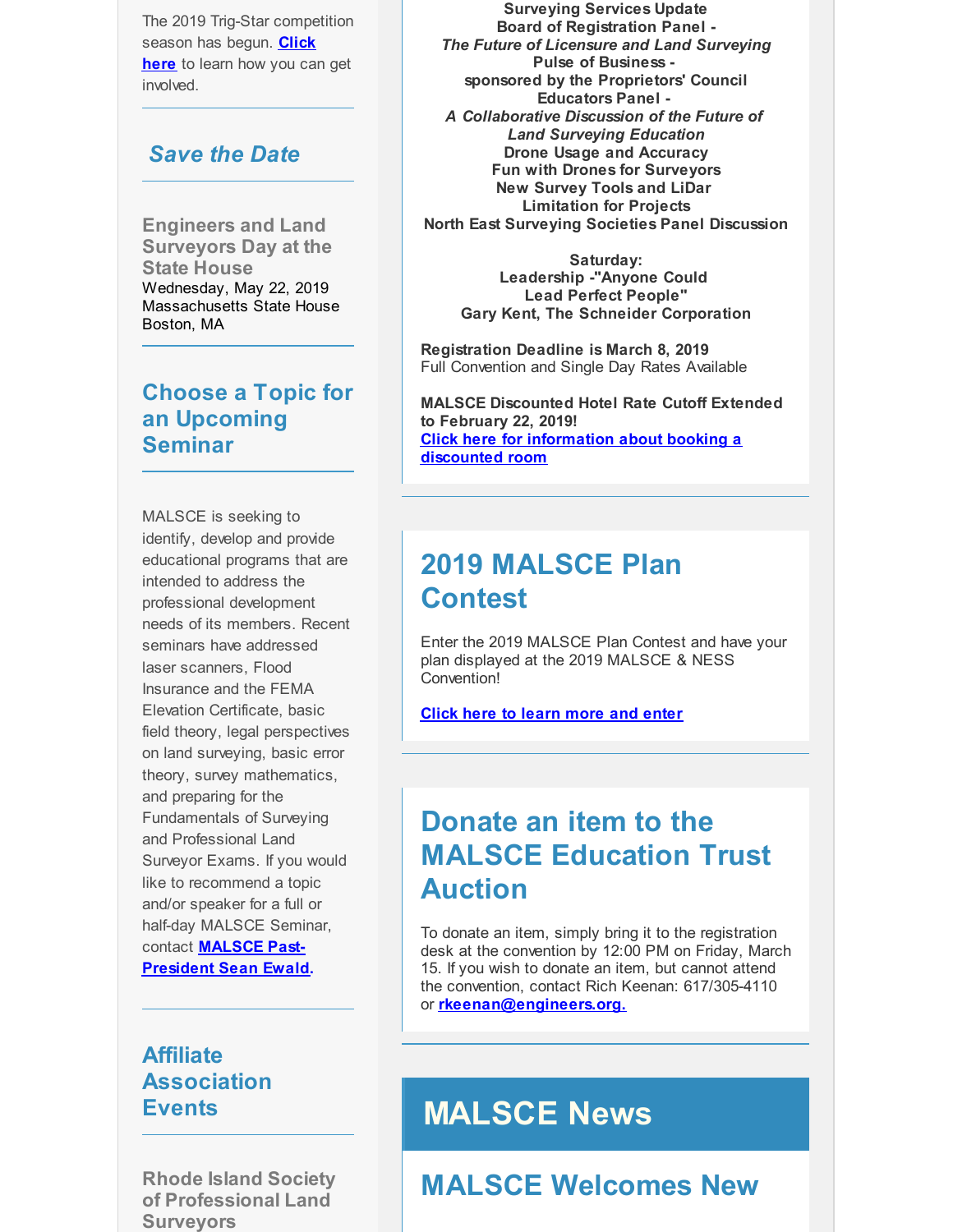General Membership Meeting and Seminar Thursday. February 21, 2019 The Radisson Hotel Warwick, RI

**[More](http://r20.rs6.net/tn.jsp?f=001PiJ7rTK0_ux7GstWrfMTwMeaUfiy0NlCuFYwnDWjwVMPpCh0dD76T7orpJwJHhe2pNdPTWu066XZs_RKi75fc2dHF1aRuQHmO8Mee-uazy5HaZ-xndX1E68uBisj0egVhYfKrZ8FGpzLCDHb2jT2VjyP5JaFaGGWAojYgYVO4vgAS4Rbbw1IU6yEs3sn2OMDnD1WFMWUFkljdIdaGij5uFjdua2wqP5Mgc6FZyhHVc0vYP4Jo4F6aL8r-cibdqDM&c=&ch=) info**

#### **MALSCE News is Seeking Topical Articles**

Did you have a particularly challenging project? Have a technical matter to discuss? Do you have a perspective on the profession you'd like to share? Your colleagues are waiting to learn from your experience. Submit an article for publication in MALSCE News.

MALSCE is seeking topical articles for publication in future issues of MALSCE News. While we cannot promise to print everything submitted, if you've written something you'd like to share with your fellow MALSCE members, forward it to Rich Keenan at **[rkeenan@engineers.org](mailto:rkeenan@engineers.org)**.

#### **Advertise In MALSCE News**

Did you have a particularly challenging project? Have a technical matter to discuss? Do you have a perspective on the profession you'd like to share? Your colleagues are waiting to learn from your experience. Submit an article for publication in MALSCE News.

MALSCE is seeking topical articles for publication in future issues of MALSCE News. While we cannot promise to print everything submitted, if you've written something you'd like to share with your fellow MALSCE members, forward it to Rich Keenan at **[rkeenan@engineers.org](mailto:rkeenan@engineers.org)**.

#### **Honorary Members**



*From Left to Right: Denise Chicoine, Edward Englander, MALSCE President Paul Foley, and Donald Poole Photo Credit: Sean Ewald*

MALSCE would like to congratulate attorneysDenise Chicoine and Edward Englander who were presented with Honorary Memberships at the 10th Annual Legal Perspectives on Land Surveying on January 25, 2019. Denise and Ed have been instrumental in the continued success of the annual Legal Perspectives seminars, gathering the attorneys to present on relevant legal issues and presenting themselves. Their firm Englander & Chicoine is also working to create a long overdue addendum to the MALSCE Law Book.

### **MALSCE Proprietors' Council**

The MALSCE Proprietors' Council met on Friday, February 1st at The Aldrich Center at TEC. The meeting, moderated by MALSCE Proprietors' Council Chair Michael Feldman, Feldman Land Surveyors, covered many topics including recent and future business trends, the impact of scanning on the profession, as well as plans for the Proprietors' Council Roundtable at the convention. Be sure to attend future luncheons and learn more about the **[Proprietors'](http://r20.rs6.net/tn.jsp?f=001PiJ7rTK0_ux7GstWrfMTwMeaUfiy0NlCuFYwnDWjwVMPpCh0dD76T94LnjACPIkUpMhwI9G2wSumfXVy4WBRpo0Niuhcl0mcTtIV6fOlcKJ1R_nNMPT4XOztX1-nG38iamTul-j4PRqi6vQqVOHmAknBscSYdZcfvt-AMtiniGL2d1N0RFgx8JRmOh7zVt82LK276Vi6p6TCH-UV7Dg1BQ==&c=&ch=) Council** and the important work they do on behalf of MALSCE and the land surveying profession.

### **MALSCE Government Affairs Update - February 2019**